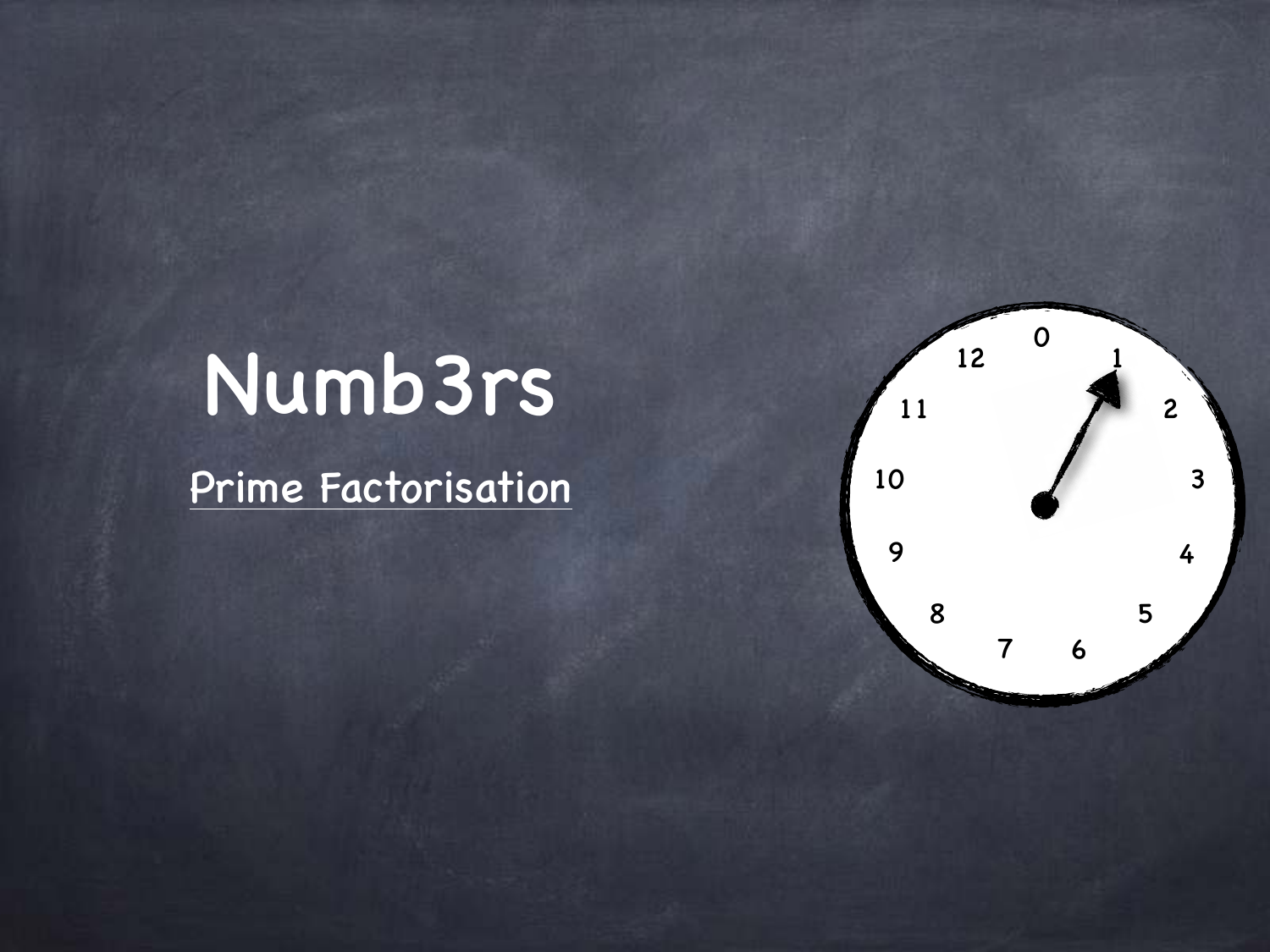# Primes

2, 3, 5, 7, 11, 13, 17, 19, 23, 29, 31, 37, 41, 43, 47, 53, 59, 61, ... Definition: p∈Z is said to be a prime number if p ≥ 2 and the only positive factors of p are 1 and p itself

> Unique Factorisation (Fundamental Theorem of Arithmetic):  $\forall a \in \mathbb{Z}$ , if  $a \geq 2$  then  $\exists ! \ (p_1,...,p_t, d_1,...,d_t)$  s.t.  $p_1 < ... < p_t$  primes,  $d_1,...,d_t \in \mathbb{Z}^+$ , and  $a = p_1^{d_1} p_2^{d_2} ... p_t^{d_t}$

Recall: We already saw that prime factorisation exists (using strong induction)

Will prove uniqueness now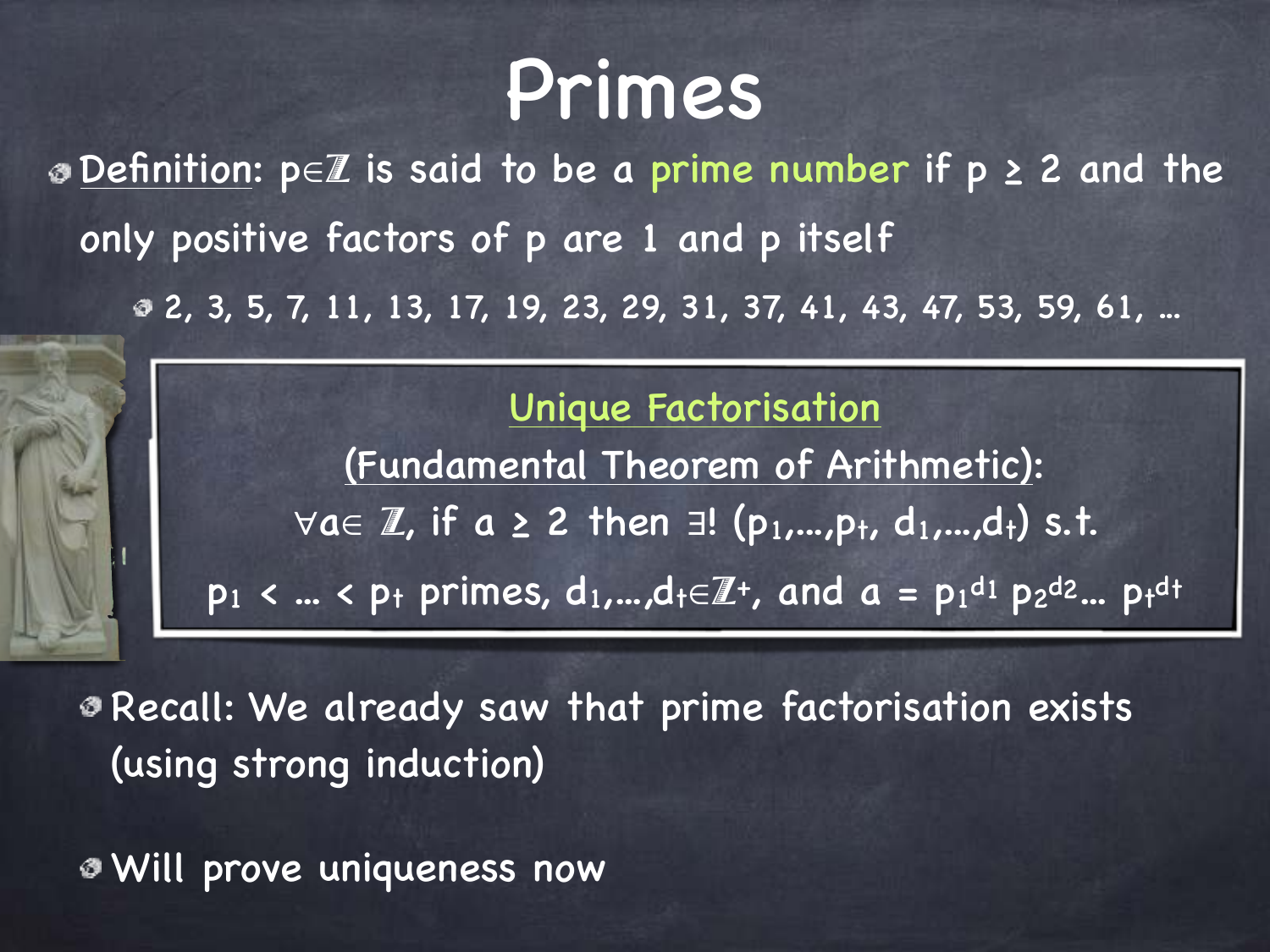# Primes

Definition: p∈Z is said to be a prime number if p ≥ 2 and the only positive factors of p are 1 and p itself

> Euclid's Lemma ∀a,b,p∈ Z s.t. p is prime (p | ab) → ( p|a ∨ p|b )

Since the only positive factors of p are 1, p, we have two cases:  $gcd(a,p) = 1$  or  $gcd(a,p) = p$ .

 $I$  If gcd(a,p) = p, then pla  $\checkmark$ 

Ø

 $\textcircled{1}$  Tf gcd(a,p) = 1, then ∃u,v s.t. 1 = ua+vp  $\Rightarrow$  b = uab + vpb  $\Rightarrow$   $\exists$ k s.t. b = ukp+vbp (since p|ab)  $\Rightarrow$  p|b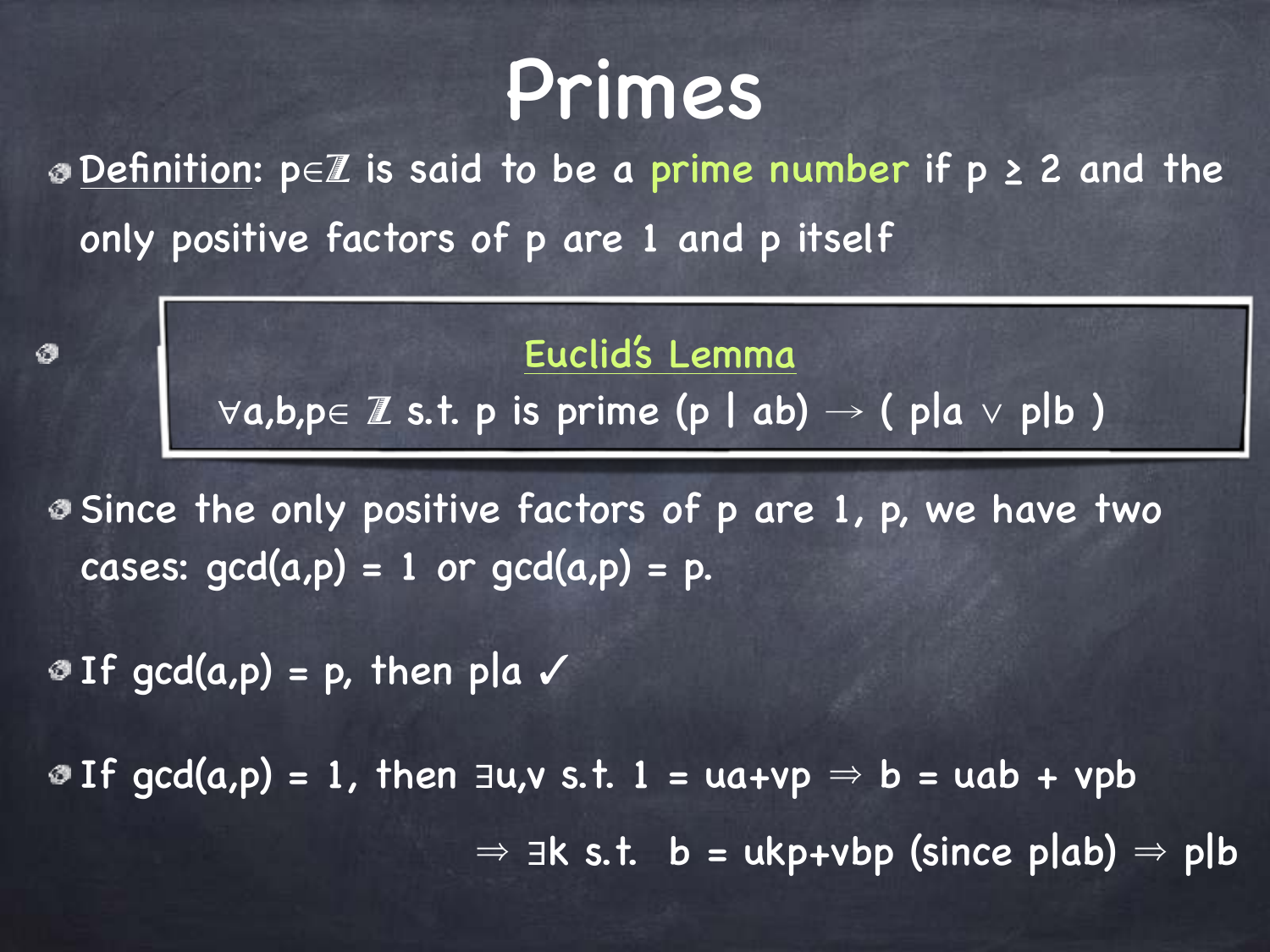# Primes

Definition: p∈Z is said to be a prime number if p ≥ 2 and the only positive factors of p are 1 and p itself

> Euclid's Lemma ∀a,b,p∈ Z s.t. p is prime (p | ab) → ( p|a ∨ p|b )

Generalisation of Euclid's Lemma (Prove by induction):  $\forall a_1,..., a_n$ ,  $p \in \mathbb{Z}$  s.t. p is prime,  $(p \mid a_1 \cdots a_n) \rightarrow \exists i$ , plai

∅

Uniqueness of prime factorisation: Suppose z is the smallest positive integer with two distinct prime factorisations as  $z = p_1 \cdots p_m = q_1 \cdots q_n$ . max{ $p_1,...,p_m$ }  $\neq$  max{ $q_1,...,q_n$ } (Why?). So w.l.o.g.,  $p_m > q_i$ , i=1 to  $n \Rightarrow p_m \nmid q_i$ , i=1 to n. But,  $p_m | q_1 \cdots q_n \Rightarrow p_m | q_i$  for some i (by Lemma). Contradiction!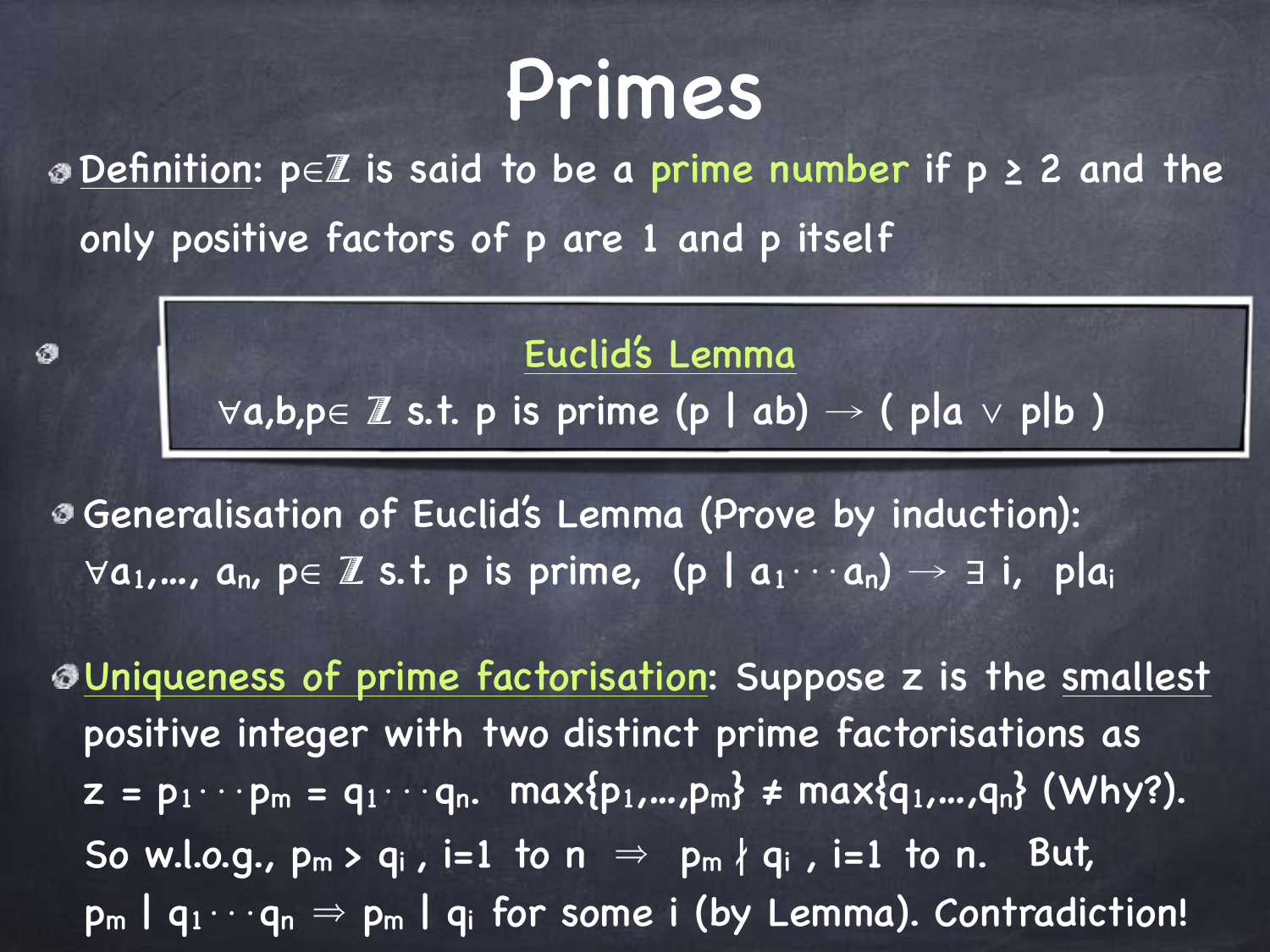# Divisors, Again

**Suppose**  $a = \Pi_p$  prime  $p^{ap}$  and  $b = \Pi_p$  prime  $p^{bp}$ (only finitely many primes p have  $a_p > 0$  or  $\beta_p > 0$ ) a|b iff for every p, αp ≤ β<sup>p</sup>  $a|b \Rightarrow b = aq$  where say,  $q = \Pi_p$  prime  $p^{\gamma_p}$  $\Rightarrow$  for every p,  $\beta_p = \alpha_p + \gamma_p \ge \alpha_p$ For every p, αp ≤ β<sup>p</sup>  $\Rightarrow$  for every p,  $\gamma_p := \beta_p - \alpha_p \geq 0$  $\Rightarrow$  b = aq where q =  $\Pi_{\text{p}}$  prime  $P^{\text{NP}}$  $\Rightarrow$  alb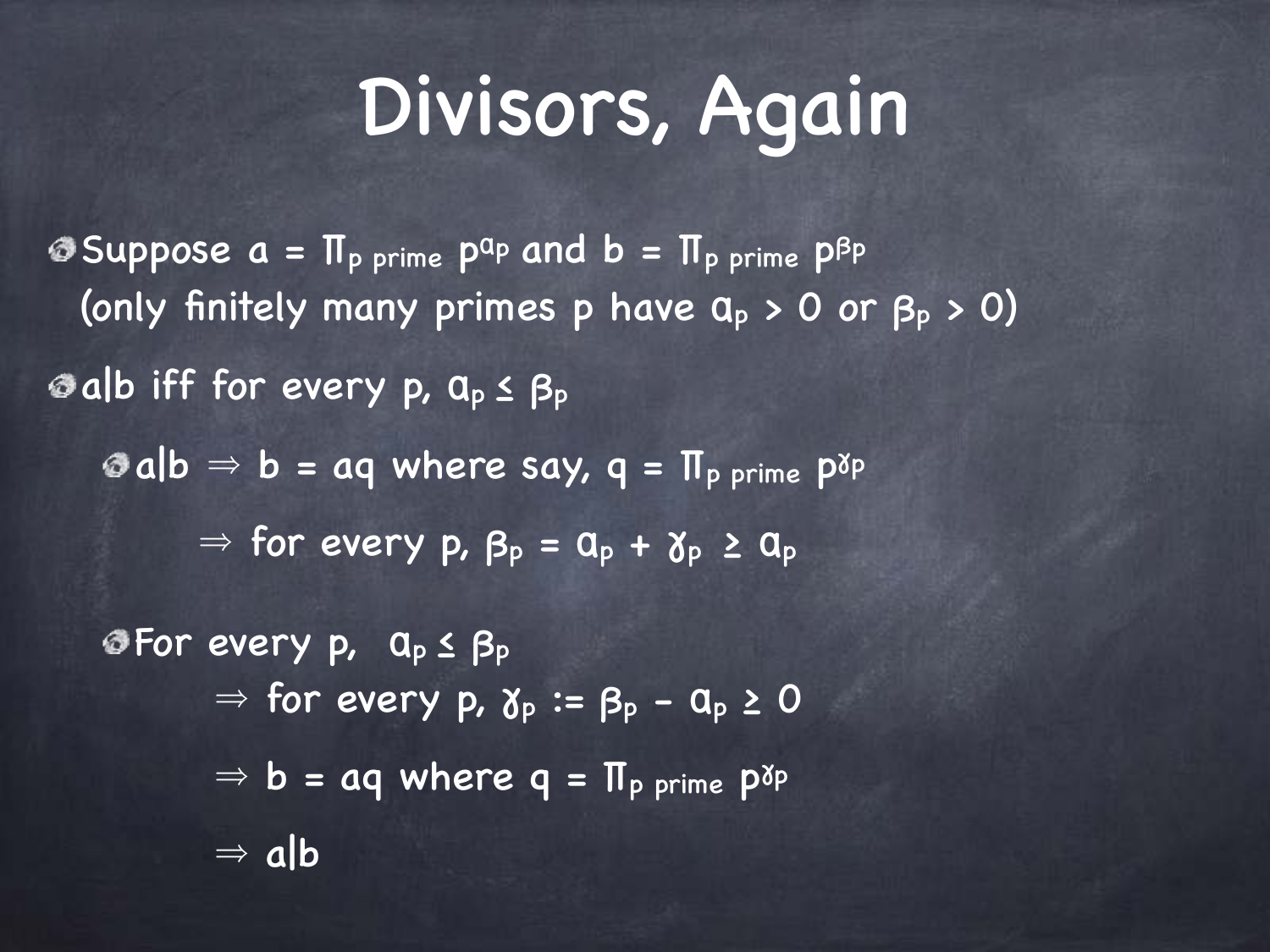# GCD, Again

An alternate algorithm for gcd(a,b): Given the prime factorisation of a,b, construct that of gcd(a,b)

**S**For each prime number p let  $a_p$  and  $a_p$  be its exponents in the factorisations of a and b resp. (Ignore p s.t.  $a_p = \beta_p = 0$ )

**Then**  $\gamma_p$  **= min(** $a_p$ **,**  $\beta_p$ **) is p's exponent in the prime** factorisation of gcd(a,b)

 $\textcircled{2}$  2520 = 2<sup>3</sup> · 3<sup>2</sup> · 5 · 7  $3300 = 2^2 \cdot 3 \cdot 5^2 \cdot 11$  $gcd ( 2520, 3300 ) = 2<sup>2</sup>·3·5$ 

Not very practical compared to Euclid's algorithm, as prime factorisation is not easy

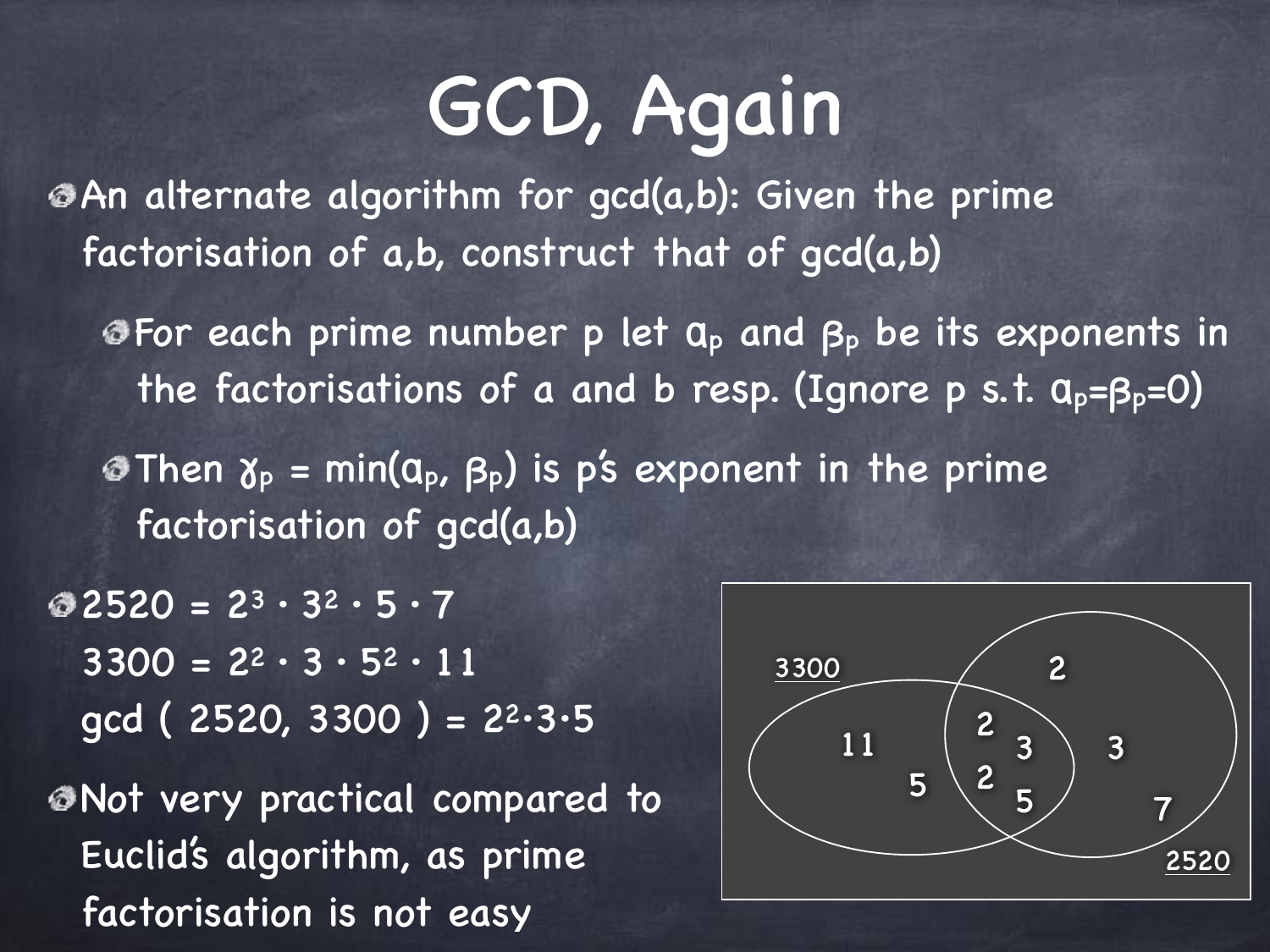#### Common Multiples

Common Multiple: c is a common multiple of a and b if a|c and b|c.

Least Common Multiple ( for a≠0 and b≠0 ) lcm(a,b) = smallest positive integer among the common multiples of a and b

Well-defined: a⋅b is a positive common multiple of (a,b) (unless a=0 or b=0) and we restrict to positive multiples. So an integer in the range  $[1, a \cdot b]$ .

**e.g.**  $36 = 2^2 \cdot 3^2$ ,  $30 = 2 \cdot 3 \cdot 5$ . lcm( $36,30$ ) =  $2^2 \cdot 3^2 \cdot 5 = 180$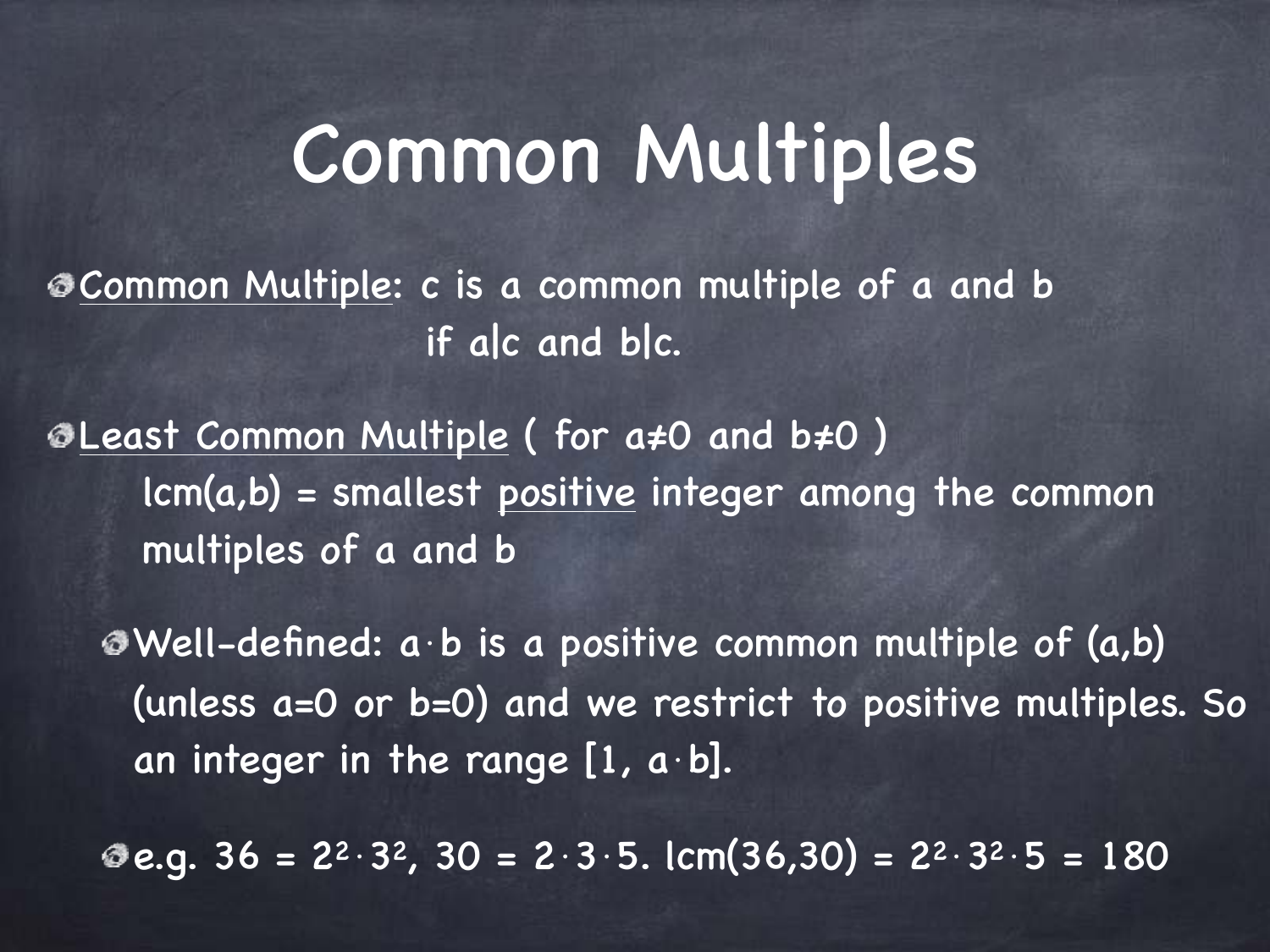#### LCM as Tiling [Here all numbers are positive integers] n is a common multiple of a & b, iff an a x b tile can be used to perfectly tile an n x n square



LCM: smallest such square